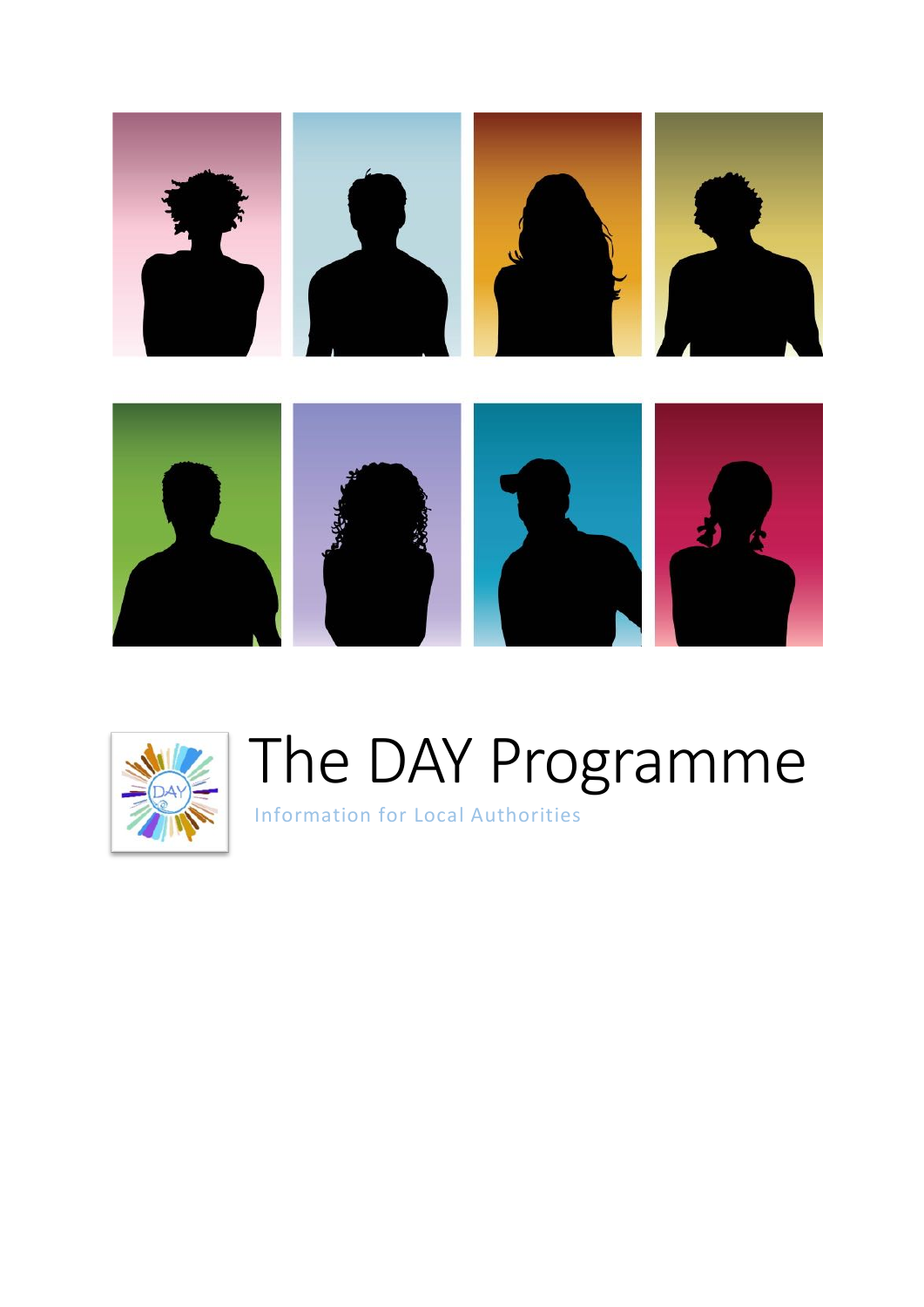# Project Overview

The DAY Programme (DAY) is a comprehensive multi-media education tool that equips young people to recognise domestic abuse and exploitation and critique popular culture.

It is a unique resource that uses contemporary music, film and structured discussion to challenge the beliefs and attitudes which are at the root of domestic abuse and does so in a unique and exciting way.

25% of girls and 18% of boys will experience physical violence from a partner and 72% of girls and 51% of boys will experience emotional abuse from a partner. It is clear from these figures that education for young people about domestic abuse and exploitation is needed. DAY is more than a toolkit or downloadable resource, it meets the need for a high quality replicable programme.

DAY provides excellent "train the trainer" DAY Session Leader Training to practitioners within a Local Authority. Through working with the Local Authority, DAY is able to offer block bookings to practitioners at a reduced cost. Once trained, practitioners receive a DAY Pack which includes:

- Session plans
- Handouts
- Set up resources
- USB memory stick with printable resources and evaluation process
- Signposting resources
- Session Leader Reflective Evaluation tools

After attending DAY Session Leader Training, practitioners are invited to join the DAY Community, which provides regularly updated multi-media resources, details of new research and information that can improve practice through Email UpDAYtes and they can access ongoing support via email. All ongoing access to the DAY Community is included within the cost of DAY Training and there are no ongoing costs for using DAY material. All practitioners using DAY are required to attend three day "train the trainer" DAY Session Leader Training.

DAY has delivered over 25 "train the trainer" DAY Session Leader Training events and has trained over 300 practitioners who are delivering DAY in many settings across the UK including schools, youth groups, young parent groups, children's centres, mentoring sessions, pupil referral units, domestic abuse services and to at-risk young people. Practitioners and young people have reported that DAY has been enormously beneficial to diverse client groups and that all DAY training and resources are of an excellent quality and ensure a high standard of safe practice for practitioners and young people.

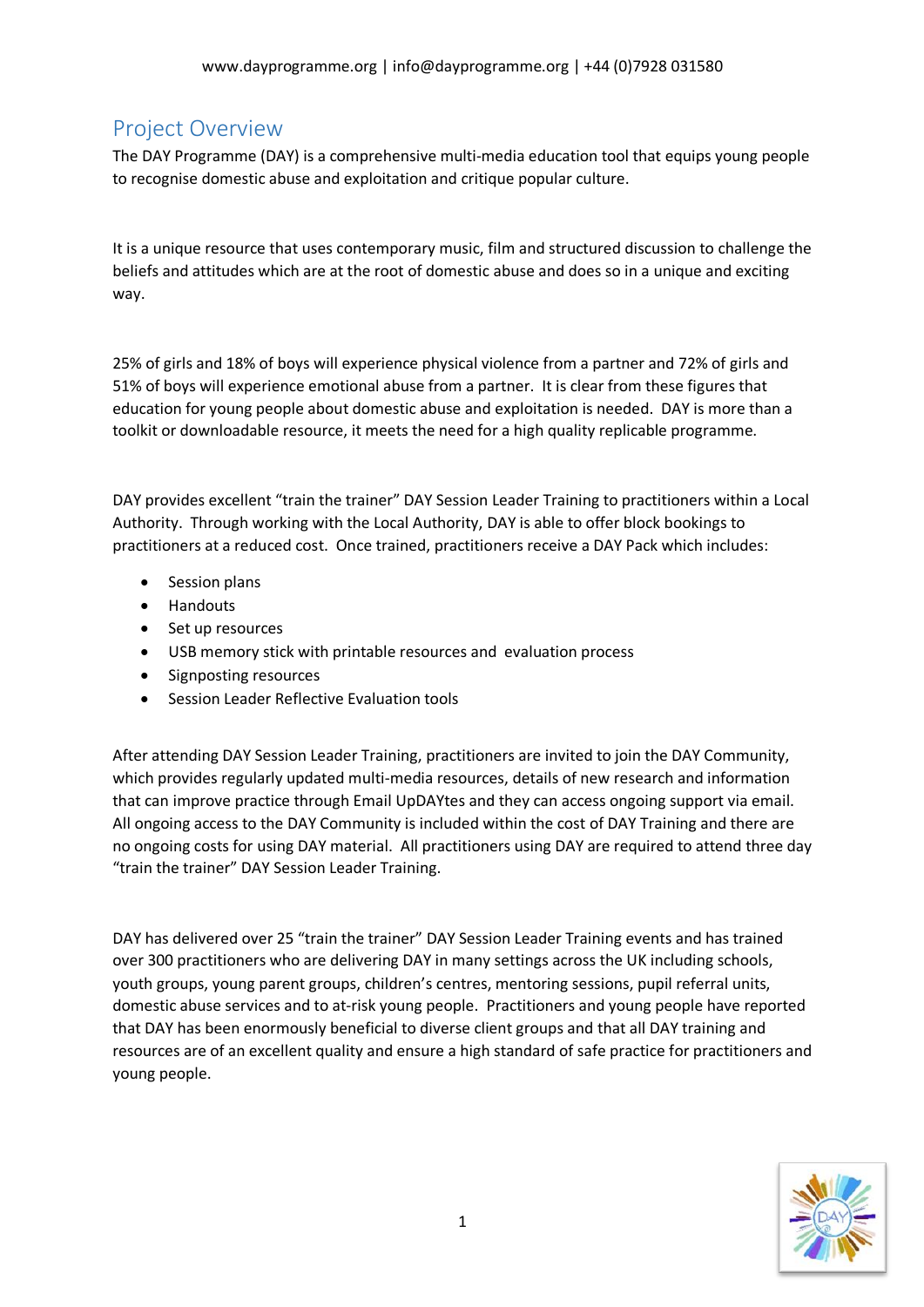# Contents

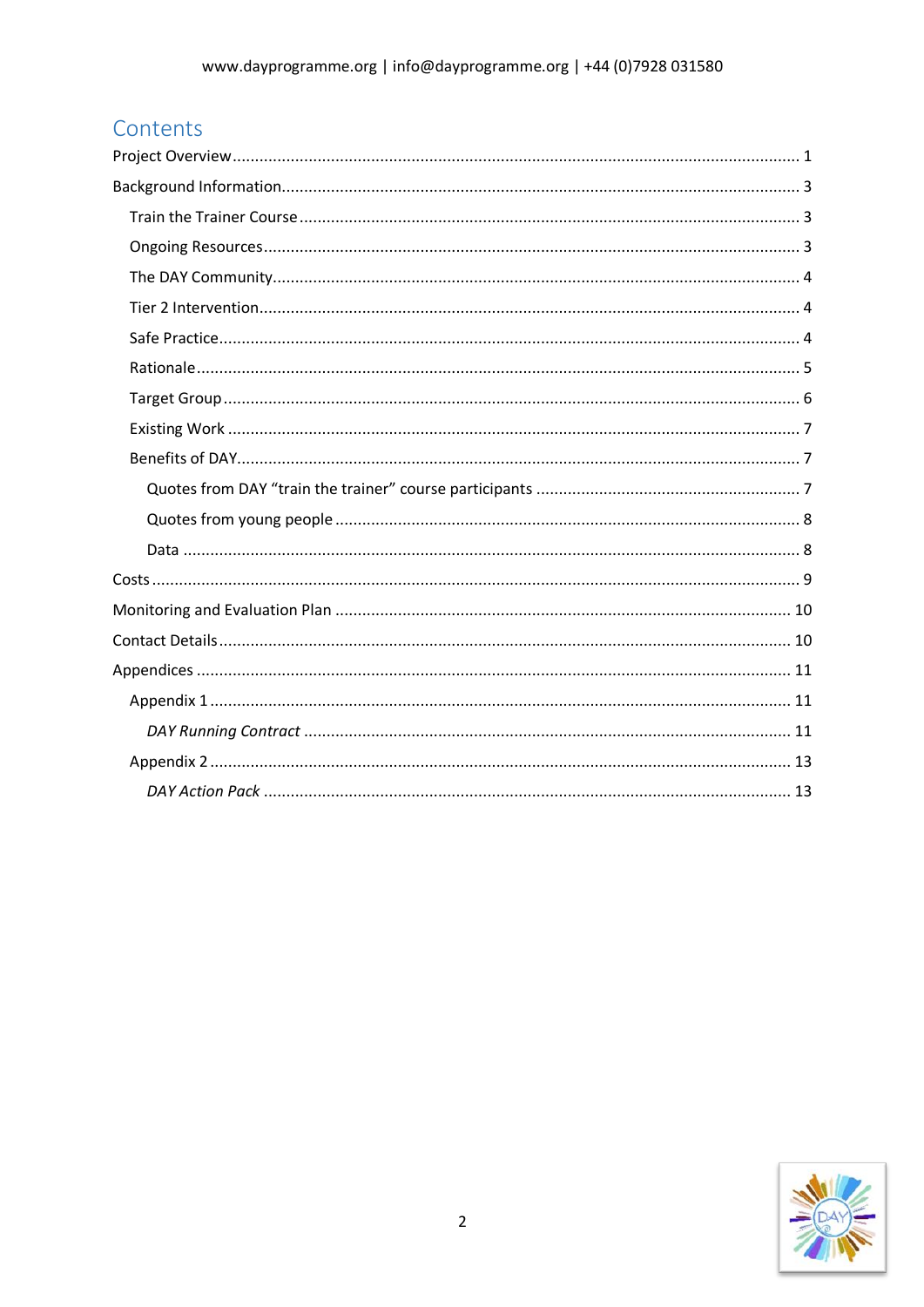# Background Information

The DAY Programme (DAY) is a comprehensive multi-media education tool that is used by trained practitioners to equip young people to:

- 1. Recognise domestic abuse and exploitation in their own and others' relationships
- 2. Make positive relationship choices
- 3. Critique popular culture
- 4. Be a good friend to another young person who is suffering or perpetrating abuse

It is a unique resource that uses contemporary music, film and structured discussion to challenge the beliefs and attitudes which are at the root of domestic abuse and exploitation and does so in a unique and exciting way.



"DAY has given me better knowledge of working with young people around a subject like this."

Teacher, Scunthorpe

DAY delivers this through providing high quality DAY Session Leader "train the trainer" courses to practitioners within Local Authority settings. By training DAY Session Leaders within a local area we provide a replicable resource that can be used strategically across a locality. The training ensures all DAY Session Leaders are equipped to a high standard.

#### Train the Trainer Course

DAY Session Leader Training includes the following elements over three days:

- The dynamics of domestic abuse and exploitation
- Full instruction in running DAY sessions and using DAY materials including online content
- Understanding Youth Culture and Adolescent Development
- Responding to Challenging Behaviour
- Disclosure policy and procedure
- The Effects of Domestic Abuse on Children
- How to set up DAY safely
- Each trainee receives a copy of Lundy Bancroft's book "Why Does He Do That?"

#### Ongoing Resources

After completing training, practitioners each receive a DAY Pack which includes:

- Photocopiable Hard Copies
- Multimedia Resources
- o Session Plans
- 
- 
- o Question Sheets
- o Answer Sheets
- o Signposting resources
- - o USB memory stick with printable resources
	- o Monitoring and evaluation tool
	- o Unlimited access to the DAY Community including all multimedia content.

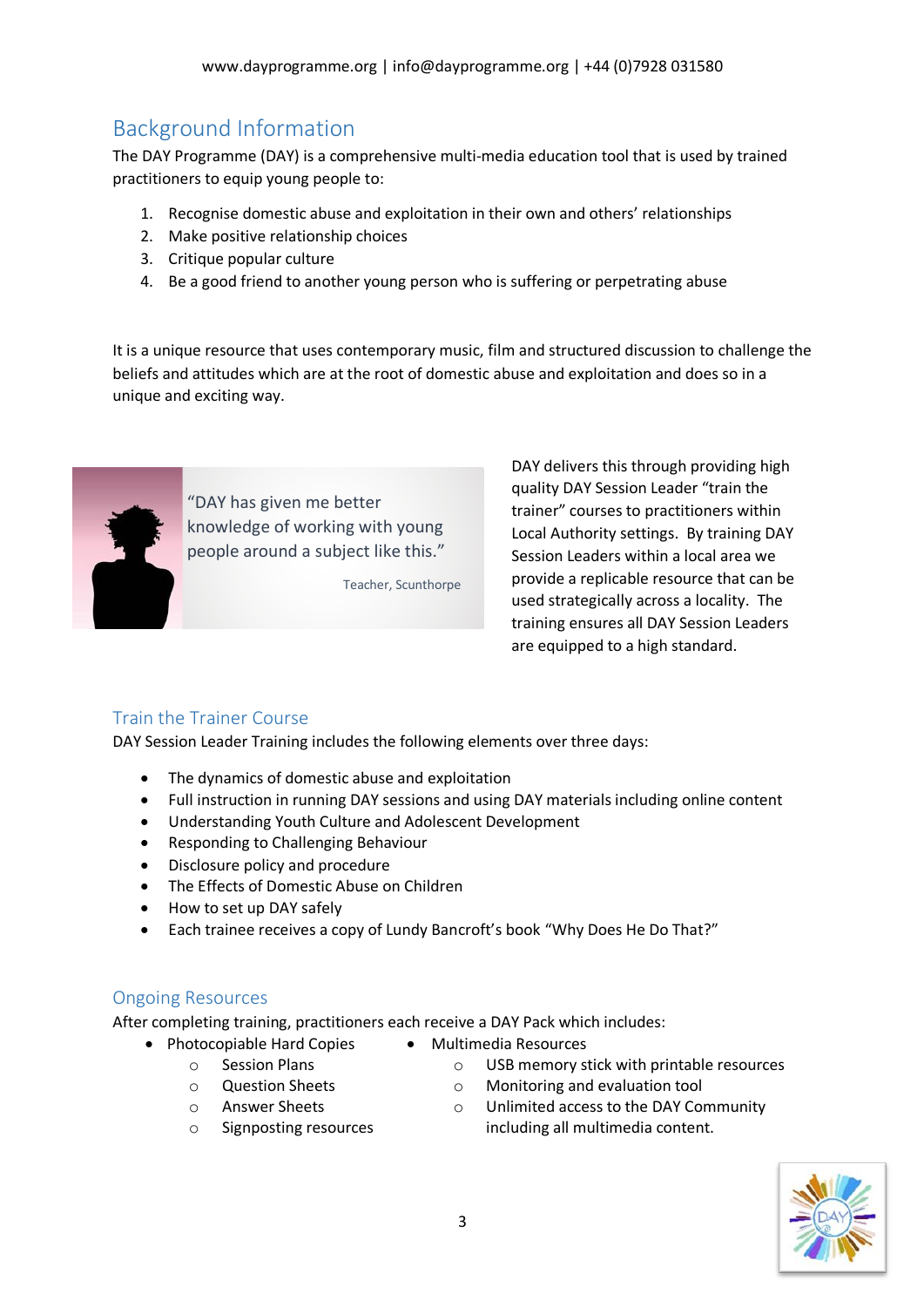## The DAY Community

Once practitioners have completed "train the trainer" DAY Session Leader Training they gain unlimited access to the DAY Community. This includes The Hub, an online interactive resource which hosts all the multimedia content needed for delivering DAY and forums for sharing good practice. Popular culture moves so quickly and The Hub allows DAY to constantly update the multimedia content as new songs, videos and resources become available. The DAY Community also provides practitioners with Email UpDAYtes which offer additional resources, research and practical information. Alongside this the DAY Community gives practitioners access to email advice and support when delivering DAY in their local area.

"It is exactly what I need to take into youth work settings where abuse is prevalent. It is well thought through and adapted to suit the needs of young people in relationships. Love it!"



Youth Worker, Norfolk

#### Tier 2 Intervention

DAY can be used with all young people, however within a Local Authority setting it would sit as Tier 2 provision within the "four-tier model" of services. Though it can be used within schools and other contexts as a resource for all young people, it is designed to be provided at Tier 2 as part of "Targeted services for children and families beginning to experience - or at risk of - difficulties<sup>1</sup>."

## Safe Practice

 $\overline{a}$ 

When addressing issues of domestic abuse and exploitation it is imperative that safety underpins all work and intervention. When we begin proactively educating young people about domestic abuse and exploitation we invite disclosure. By inviting disclosure we change the dynamics within young people's lives and change the way they perceive their situation, this may increase the risk they face from a perpetrator and/or produce within young people feelings that are difficult to deal with. DAY is embedded with tools to ensure safe practice. These tools include:

- Training for practitioners in managing challenging behaviour and dealing with disclosure
- Implementation by practitioners of a setting's child protection and behaviour policies
- A comprehensive DAY Running Contract signed by practitioners and the setting where DAY will be delivered (See Appendix 1)
- Reflective practice is embedded throughout with Session Leader Reflective Evaluations, New Programme forms and the DAY Completion Form
- Assurance that practitioners have appropriate supervision and sufficient time to prepare before sessions and debrief after sessions



<sup>1</sup> http://www.scie.org.uk/publications/introductionto/childrenssocialcare/furtherinformation.asp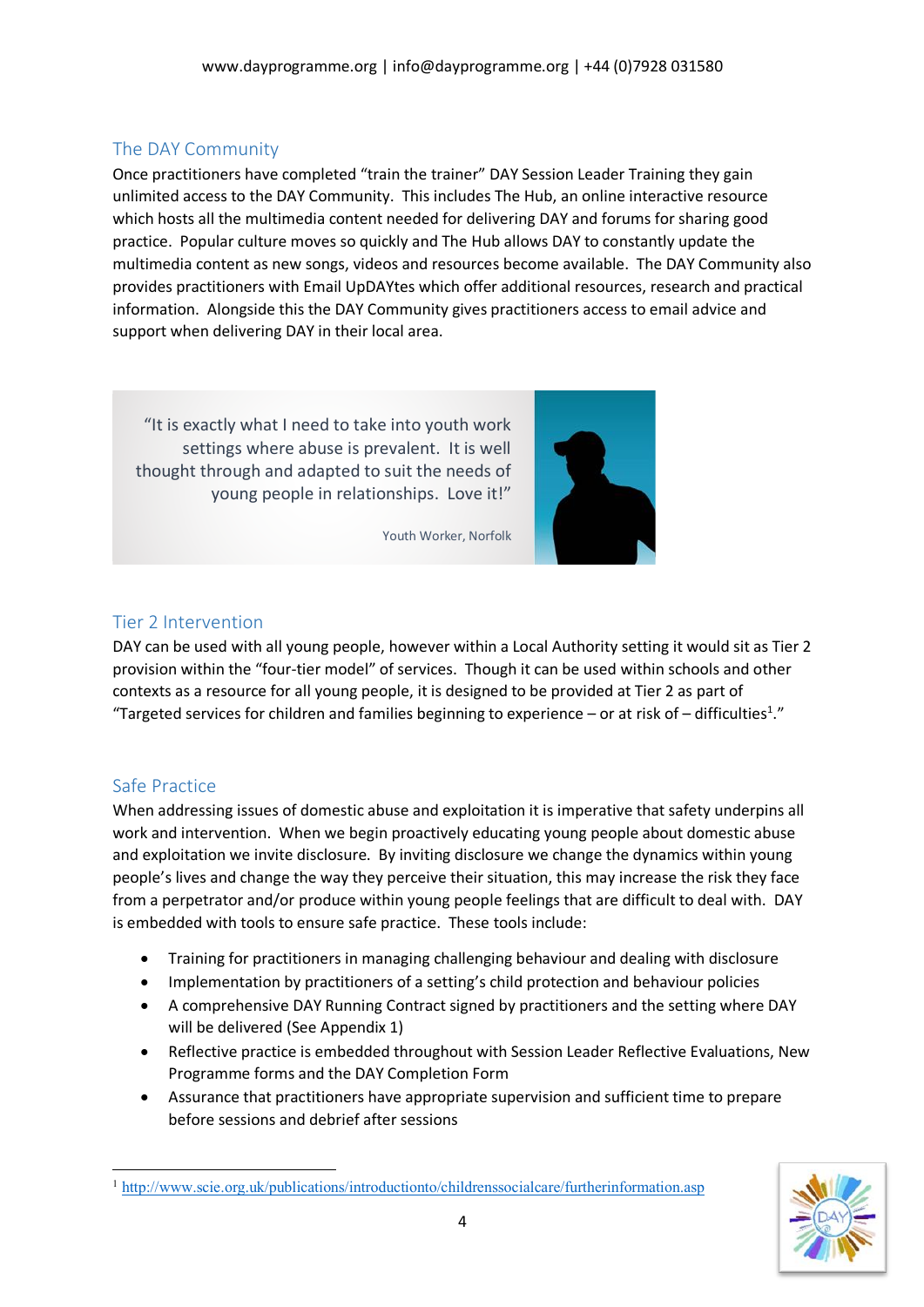- The DAY Action Pack, a signposting resource given to each young person who accesses DAY providing a safety plan and directing them to national services (See Appendix 2)
- The DAY Core Principles of "PROCEED Safely" are used throughout all the DAY resources and practice:



#### Rationale

Research by the NSPCC discovered the following reality for young people:

- 25% of girls and 18% of boys reported some form of physical partner violence<sup>2</sup>
- 72% of girls and 51% of boys reported some form of emotional partner violence<sup>3</sup>
- $\bullet$  31% of girls and 16% of boys reported some form of sexual partner violence<sup>4</sup>
- The majority of young people either told a friend or told no one about the violence; only a minority informed an adult<sup>5</sup>

The Coalition Government released their strategy to End Violence against Women and Girls in November 2010. This strategy clearly states the need to raise awareness and education about domestic abuse:

- 1. The first aim is to, "prevent violence from happening by challenging the attitudes and behaviours which foster it and intervening early where possible to prevent it.<sup>6</sup>"
- 2. A key theme is, "early intervention making sure young people understand the importance of healthy relationships and respect the right to say no.<sup>7</sup>"

Throughout the UK there are more and more horror stories regarding children and young people enduring sexual exploitation from adults. Due to the way those who experience abuse are groomed by abusers, we feel it is important to ensure those working to address child sexual exploitation are

 $\overline{a}$ 

<sup>2</sup> Barter et al. 2009 Partner Exploitation and Violence in Teenage Intimate Relationships

<sup>&</sup>lt;sup>3</sup> Ibid.

<sup>&</sup>lt;sup>4</sup> Ibid.

<sup>5</sup> Ibid.

<sup>6</sup> http://www.homeoffice.gov.uk/publications/crime/call-end-violence-women-girls/vawg-paper?view=Binary

<sup>7</sup> http://www.homeoffice.gov.uk/media-centre/press-releases/violence-against-women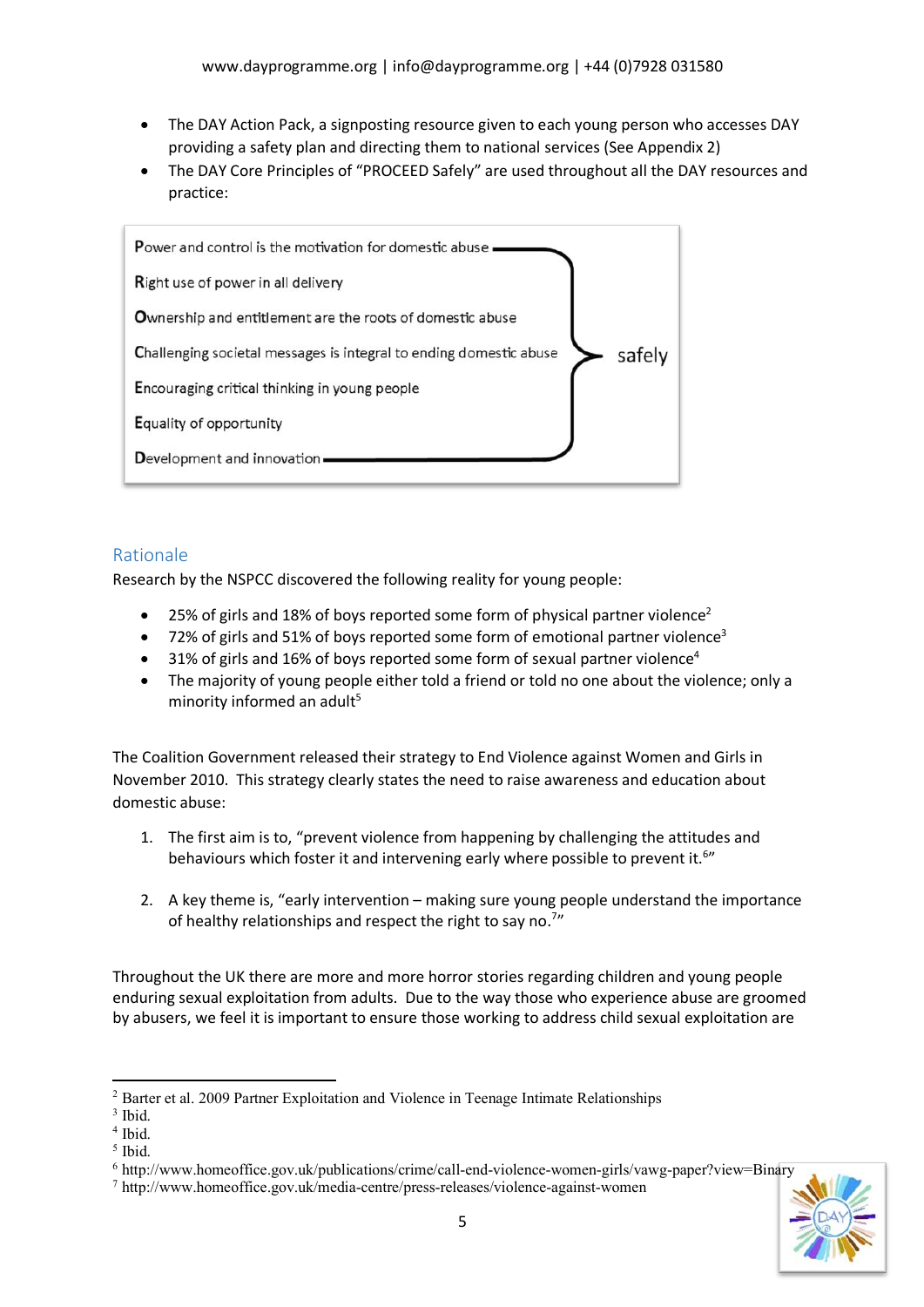equipped to educate at-risk young people about relationships as the majority of victims of child sexual exploitation view their abuser as a "boyfriend".

DAY was created to change the reality for young people across the UK and enable them to have healthy, positive relationships. It was developed after identifying two major gaps in provision to address and prevent youth domestic abuse and exploitation nationally:

#### *1. Lack of Replicability*

Many local services have produced resources to educate young people about relationships, abuse and exploitation, however their funding and creativity in developing resources have been focussed around their locality and the resources have not been created in a replicable format. This often leads to different services across the country "reinventing the wheel" and spending time, money and effort producing similar resources.

DAY was created after much direct work with both young people and adults who had suffered domestic abuse and exploitation. It was written as a replicable model and as such we limit our remit to resources that can be effectively replicated to a high standard.

#### *2. Lack of Expertise*

Where replicable resources do exist nationally they are usually "toolkits" which do not require training or equipping to be used. This can lead to bad or even dangerous practice as unqualified, potentially well-meaning practitioners begin addressing domestic abuse and exploitation with young people without having the wider knowledge and/or safeguarding policies implemented.

By providing Session Leader training, DAY replicates excellent practice alongside high quality resources. Training is designed both for those who have a good knowledge about domestic abuse and/or exploitation, but little understanding about working with young people, and for those who do a lot of work with young people but who have little understanding about the issues of domestic abuse and exploitation.



"I now know that there are people out there who have been through the same as me"

Girl, Sixth Form

#### Target Group

DAY has two target groups:

- 1. Practitioners working with young people within a locality. Once practitioners have attended the "train the trainer" DAY Session Leader Training they are equipped to deliver DAY as nine weeks of one hour sessions and/or to use the DAY Resources in one to one sessions, workshops, assemblies and any other appropriate work with young people. The material can be used within the following settings:
	-

a. Schools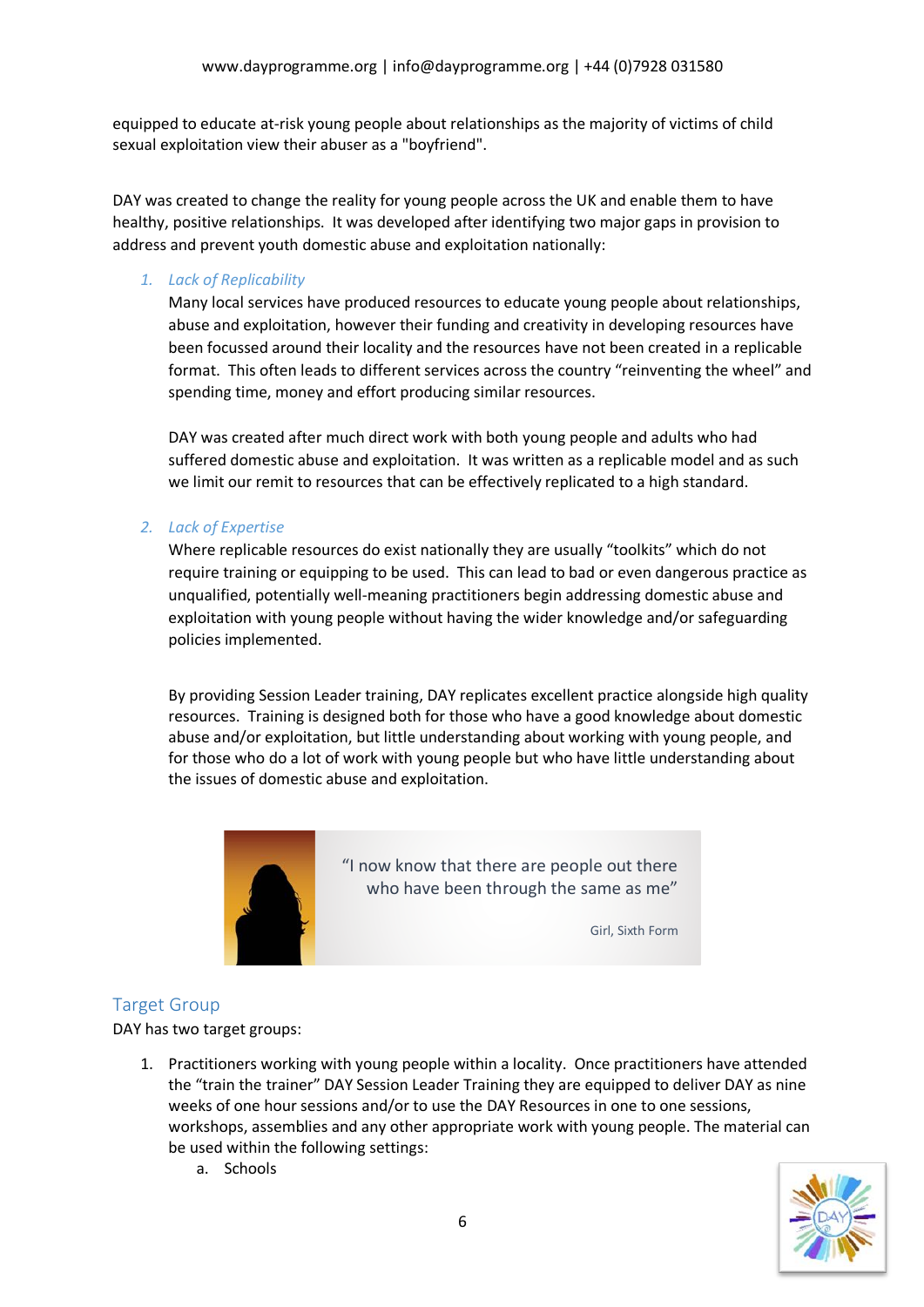- b. Youth groups and uniform groups
- c. Youth housing provision
- d. Youth offending
- e. Young parent projects
- f. Children's Centres
- g. Pupil Referral Units
- h. Domestic abuse services
- i. Sixth forms and colleges
- j. University campuses
- 2. Young people accessing DAY via trained practitioners. DAY is designed to be used with:
	- a. Young people aged between  $14 25$  years old (though it can be used with  $11 14$ year olds if adapted).
	- b. As a 9 week group work sessions with between 4 -20 young people.
	- c. Assemblies
	- d. One off workshops
	- e. One to one work with young people
	- f. Mixed groups of boys and girls or in single sex groups.
	- g. Girl, boys, those who identify as trans\* and both heterosexual and LGBQ young people



"100% of DAY Training participants agree that the training either met or exceeded their expectations."

DAY Training Evaluation Data

## Existing Work

DAY was written in 2010 and we began delivering training in 2011. We have delivered over 20 train the trainer courses and have trained over 130 practitioners who are delivering DAY across the UK. We have trained domestic abuse services, teachers, youth workers, sexual health workers, probation officers, counsellors, children's centre staff, youth housing providers, social workers and others.

## Benefits of DAY

# Quotes from DAY "train the trainer" course participants

*"It's fantastic, it's all in the DAY Pack and you can just run with it."* Youth Worker, Coventry

*"Videos and music are an excellent tool to use with young people to get them involved and keep them interested."* Domestic Abuse Service, Lincoln

*"Superb concept that is most valuable and will make a difference to all our lives and equip young people to deal with relationships in a respectful way."* Community Worker, London

*"The best training I've attended in a really long time."* Domestic Abuse Worker, North East Lincolnshire

*"A really great course that will open young people's eyes and prevent a lot of abusive relationships in the future."* Volunteer, London

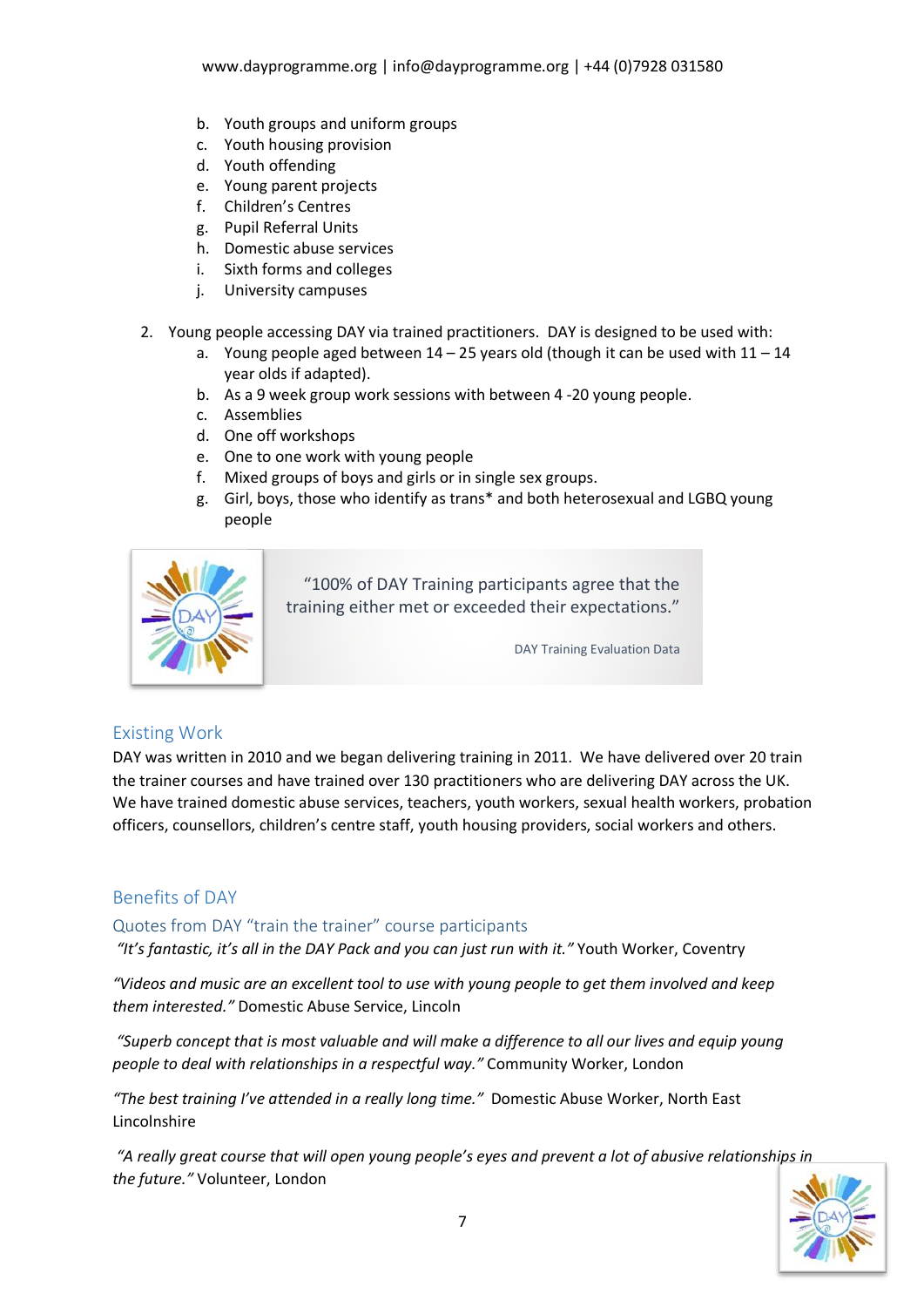"Helped me out a bit – if someone's being horrible to you it helped me know what to do."



Boy, 14 years old

#### Quotes from young people

Some of the statements young people have made after attending DAY sessions run by DAY Trained practitioners include:

#### *Boys 13 – 16 years old:*

*"It was really good Miss!"*

*"It helped me to speak and communicate with other people."*

*"It's really helpful. It makes you understand what's actually happening, what's going on and how things work."*

#### *Girls 13 - 16 years old:*

*"I really learnt a lot about domestic abuse over past few weeks and I have really enjoyed it as well."*

*"Now I will know a lot about abuse and I will be able to recognise if my friend is getting abused."*

*"I learnt that you can't judge whether your relationship will always stay the way you want it to."*

*"I liked the course because it was very eye opening."*

#### *Girls 16 – 18*

*"Helped me understand a lot better, especially what the lyrics to songs really mean & how serious domestic abuse is."*

*"I got emotional as when you are subjected to so much. People saw me as a joke, especially on social networking."*

*"I know what is out there if I get into the situation."*

*"Showed me how many people get abused every day & the different types of abuse they suffer."*

#### Data

The following statistics are gathered from evaluations completed by 14 year old girls and boys in Kent who attended DAY with a DAY trained practitioner:

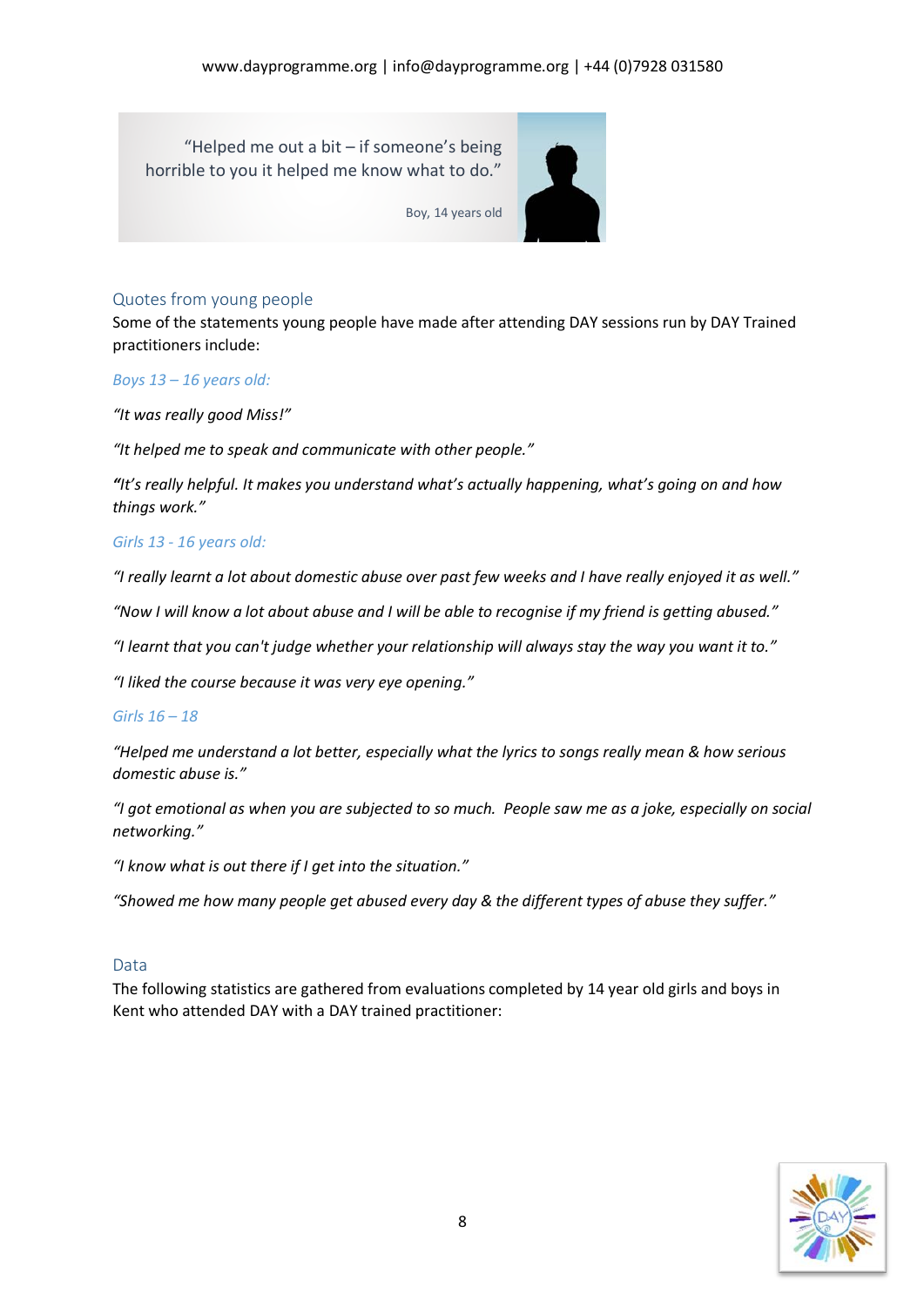#### www.dayprogramme.org | info@dayprogramme.org | +44 (0)7928 031580

| $14\%$ | of attendees said, before attending DAY, they had no knowledge of domestic abuse, |  |
|--------|-----------------------------------------------------------------------------------|--|
| 67%    | said, before DAY, they had some knowledge of domestic abuse,                      |  |
| $19\%$ | said, before DAY, they had lots of knowledge of domestic abuse.                   |  |
| $3\%$  | said, after attending DAY, they still had no knowledge about domestic abuse,      |  |
| 18 %   | said, after DAY, they now had some knowledge about domestic abuse,                |  |
| 79 %   | said, after DAY, they now had lots of knowledge about domestic abuse.             |  |

8 % said, before attending DAY, they weren't confident at saying no to something they didn't want to do, 35 % said, before DAY, they were a bit confident at saying no to something they didn't want to do, 57 % said, before DAY, they were very confident at saying no to something they didn't want to do. 0 % said, after DAY, they were still not confident at saying no to something they didn't want to do, 34 % said, after DAY, they were now a bit confident at saying no... 66 % said, after DAY, they were now very confident at saying no...

14 % said, after attending DAY, they would not behave differently in a relationship. 72 % said, after DAY, they would behave differently in a relationship.

14 % did not say either way if, after DAY, they would behave differently in a relationship.

6 % said, before attending DAY, they would not have known what to do if they were being abused

94 % said, before attending DAY, they would've known what to do if they were being abused.

0 % said, after DAY, they still wouldn't know what do to if they being abused,

100 % said, after DAY, they now would know what to do if they were being abused.

## Costs

Buying in DAY for a Local Authority requires block booking training for practitioners. **There are no ongoing licensing or membership fees for using DAY and its associated resources. Training is a one off cost.** Each practitioner who uses DAY resources and delivers DAY **must** attend "train the trainer" DAY Session Leader Training.

The cost for individuals booking training is £500 per trainee. This is calculated as such:

| DAY Training and Resources | Number of trainees | Total   |
|----------------------------|--------------------|---------|
| £500                       | 24                 | £12,000 |

If a Local Authority block books DAY, rather than paying for individual trainees this results in large financial savings of 17%,(£2000) per block booking, enables the Local Authority to use DAY in a strategic manner and provide an excellent practice model across their locality. Block bookings are for 24 participants and are calculated as such:

| DAY Training and Resources    | Number of trainees | Total   |
|-------------------------------|--------------------|---------|
| Local Authority Block Booking |                    | £10,000 |

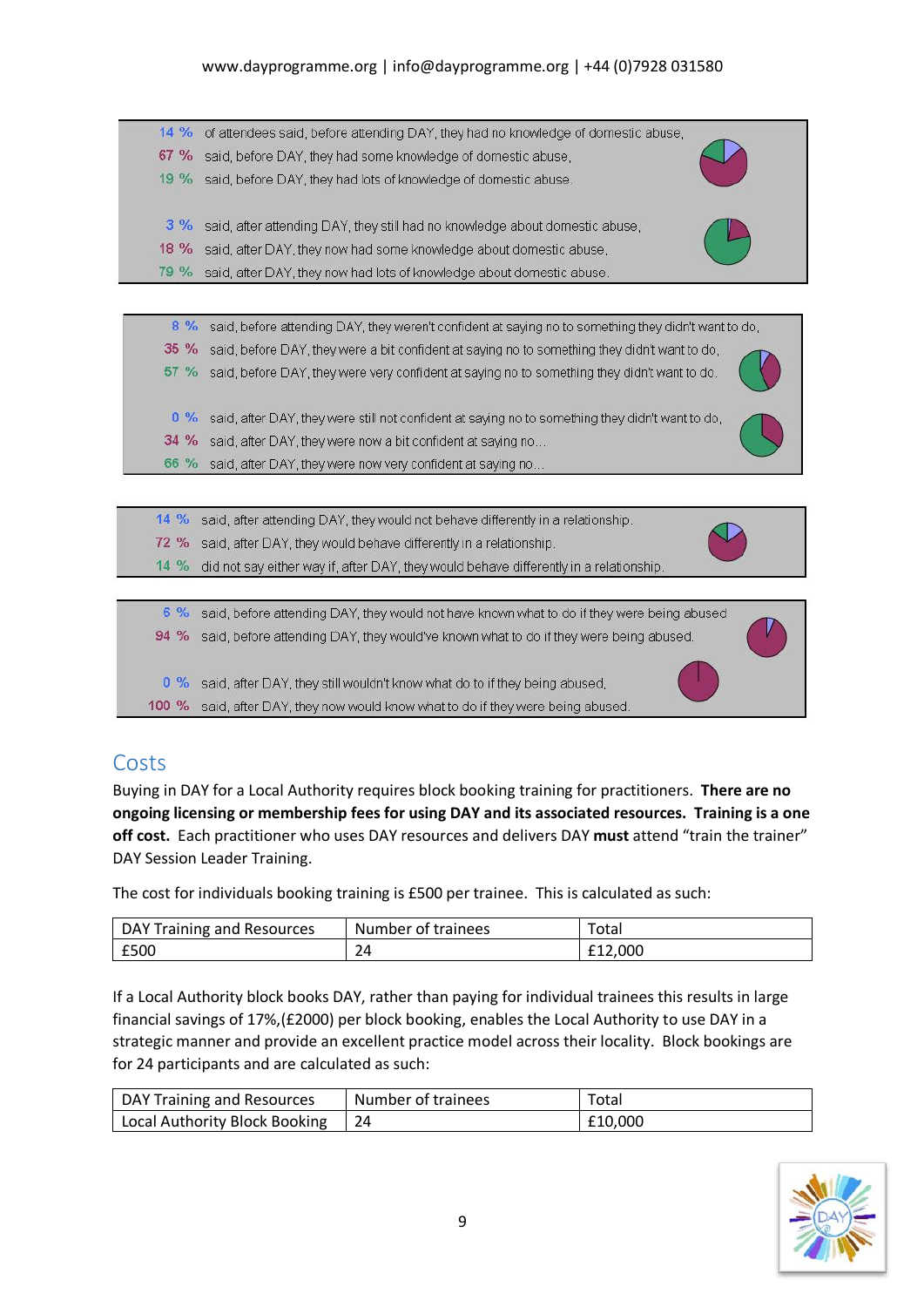Training costs include:

- 3 days training with DAY expert trainer
- 24 DAY packs: Photocopiable material, USB memory stick, evaluation process,
- Unlimited ongoing access to the DAY Community

Training costs do not include:

- The training venue
- Food/refreshments during training

## Monitoring and Evaluation Plan

The DAY package comes with an evaluation process. This includes:

- Session Leader Evaluation Form for each session
- Programme Start and Completion forms
- Pre-programme questionnaire
- Post-programme questionnaire
- Spreadsheet for inputting data that automatically converts raw data into statistical analysis

The spreadsheet not only provides statistical analysis, it enables the practitioner to provide a comprehensive report for the Local Authority, the setting where DAY has been delivered and their own team.

# Contact Details

For further information about DAY, please contact the DAY Team:

Email: info@dayprogramme.org

Phone: +44 (0)7928 031580

Website: www.dayprogramme.org

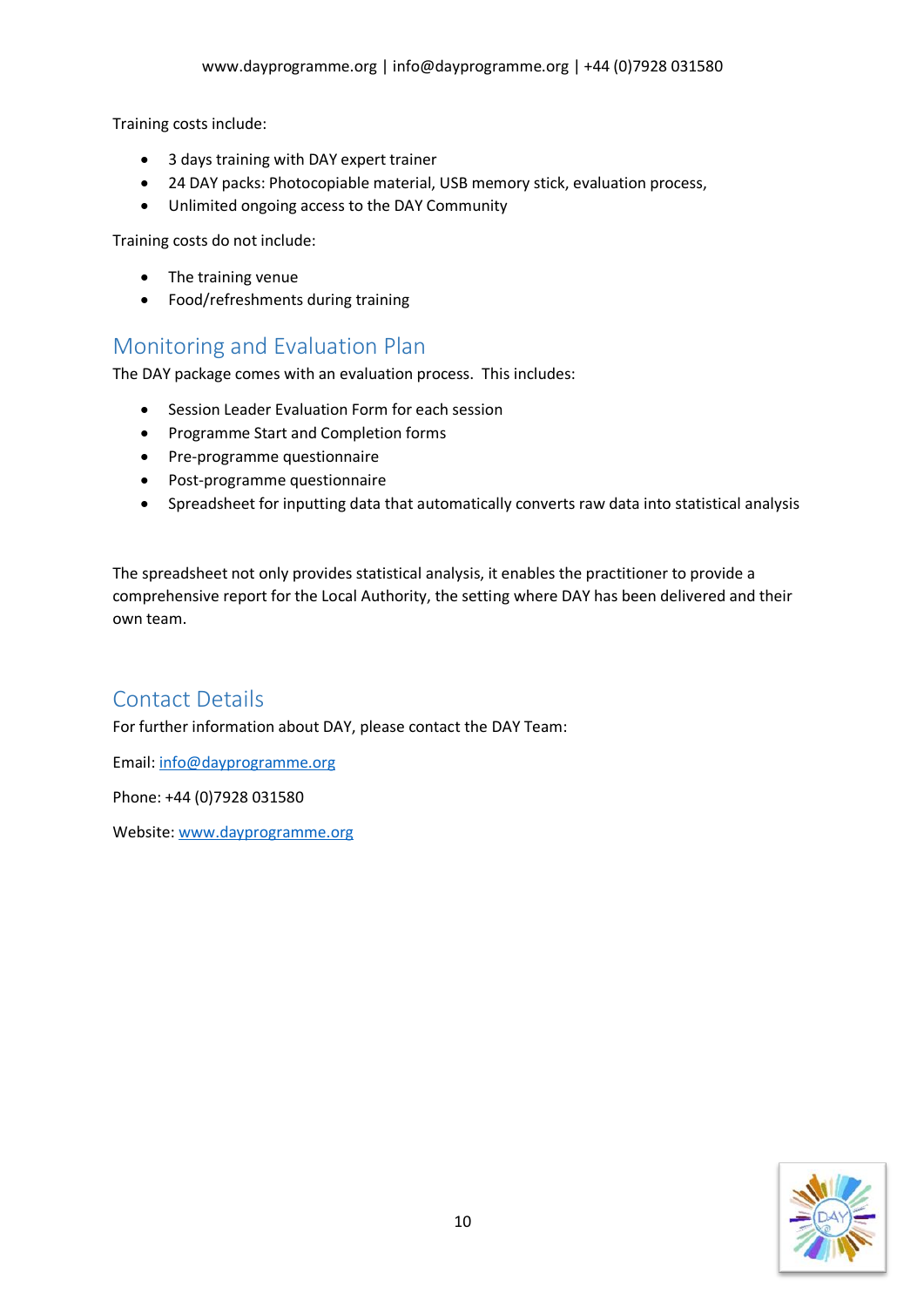# Appendices

#### Appendix 1

#### *DAY Running Contract*

Our Organisation; *(fill in organisation's name)* commits to, during the DAY set up period, provide the DAY Session Leader with:

- $\Box$  Two copies of our Child Protection Policy
- □ Two copies of our Behaviour Policy
- $\square$  The opportunity to meet with the Pastoral Support Person and Child Protection Officer
- $\Box$  At least one opportunity to access the room where DAY will be run
- $\square$  Any relevant details about specific young people taking part in DAY that may impact the way the session is run (e.g. behavioural issues, special needs, home situations)
- $\Box$  A named person from our organisation that is responsible for liaising with the DAY Session Leader throughout our organisation's partnership with DAY
- $\Box$  A Signed DAY Running Contract

Our Organisation; *(fill in organisation's name)* commits to, during the running of DAY, provide the DAY Session Leader with:

- $\Box$  A suitable room available for 2 hours
- □ Chairs
- $\square$  Tables
- □ AV Equipment
- □ An adult for two hours, during DAY sessions (e.g. teacher, teaching assistant) to enable behaviour and session management
- $\square$  Meeting time with the Pastoral Support Officer/Child Protection Officer at least once a month while DAY is running
- $\Box$  Meeting time with the setting's named contact person once a month to discuss progress and any management/practical issues regarding DAY

Our Organisation; *(fill in organisation's name)* commits to, after DAY is completed, provide the DAY Session Leader with:

- $\square$  Two final meetings with the Pastoral Support Officer/Child Protection Officer to debrief and feedback
- $\square$  One final meeting with the setting's named contact person is available to debrief and feedback
- $\Box$  Fill out and return a DAY Completion Form

| Signed:                       |  |
|-------------------------------|--|
| Role within the organisation: |  |
| Date:                         |  |

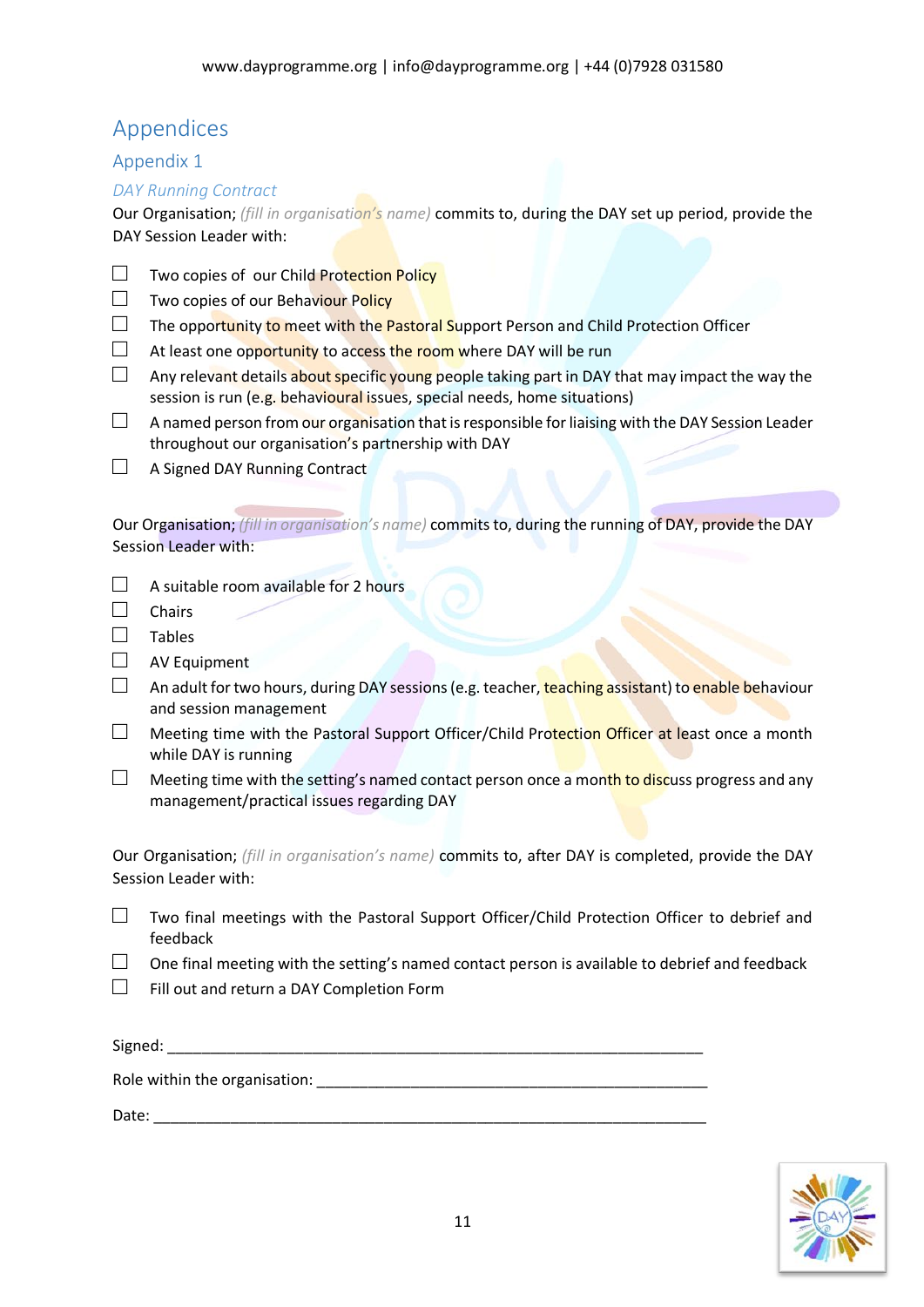As the DAY Session Leader for *(fill in organisation's name)* I commit to, during the DAY set up period:

- $\Box$  Provide the setting with an up to date CRB check for them to photocopy
- $\square$  Read and implement the organisations Child Protection Policy when delivering DAY for them
- $\square$  Read and implement the organisations Behaviour Policy when delivering DAY for them
- $\Box$  Meet with Pastoral Support Person and Child Protection Officer for the setting
- $\Box$  View the room where DAY will be run
- $\Box$  Provide a signed DAY Running Contract

As the DAY Session Leader for *(fill in organisation's name)* I commit to, during the running of DAY:

- $\Box$  Always arrive punctually
- $\Box$  Behave professionally at all times
- □ Provide two hours of work per DAY session
- $\square$  Provide one hours work per week for dealing with issues raised within the session
- $\Box$  Meet with the setting's Pastoral Support Person at least once a month to discuss any pastoral/child protection issues
- $\Box$  Meet with the setting's named contact person once a month to discuss progress and any management/practical issues regarding DAY
- $\Box$  Lead sessions sensitively and appropriately
- $\Box$  Always provide equal opportunities for all young people and other staff I work with
- $\square$  If for any reason I am unable to attend a session, I will endeavour to find a replacement Session Leader, if I am unable to, I will give *(fill in organisation's name)* the setting at least two hours notice
- $\square$  Evaluate DAY, with pre and post programme questionnaires

As the DAY Session Leader for *(fill in organisation's name)* I commit to, after DAY is completed:

- $\square$  Two final meetings with the Pastoral Support Officer/Child Protection Officer to debrief and feedback
- $\Box$  One final meeting with the setting's named contact person to debrief and feedback
- $\square$  Provide the outcomes of the evaluation of DAY within three months of DAY ending

| Session Leader 1: |  |
|-------------------|--|
|                   |  |
|                   |  |
|                   |  |
| Session Leader 2: |  |
|                   |  |
| Date:             |  |